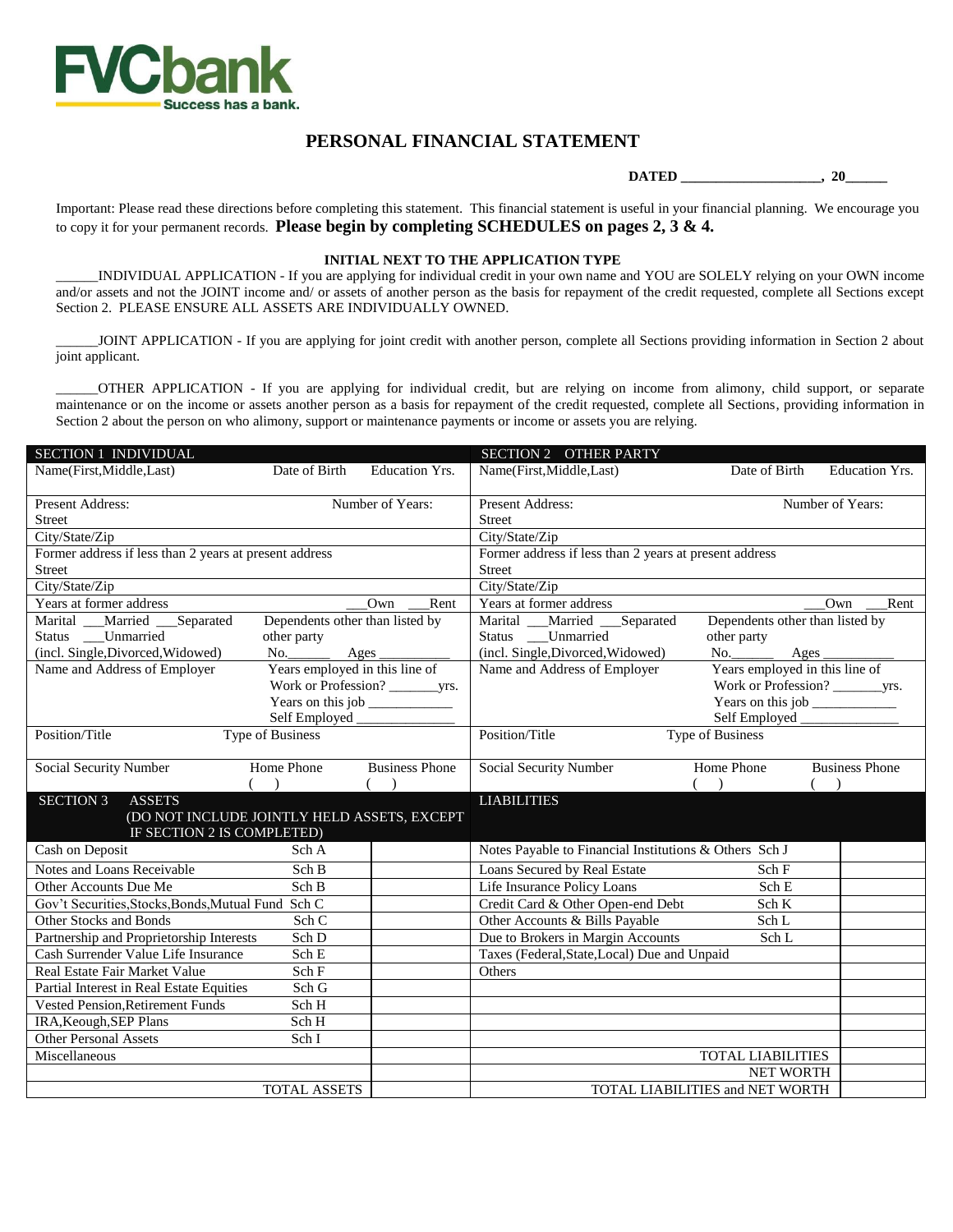## ALL CONTINGENT LIABILITIES (Please utilize a separate schedule if necessary)

| NATURE OF LIABILITY                     | <b>DESCRIPTION</b> | <b>AMOUNT</b> |
|-----------------------------------------|--------------------|---------------|
| Liabilities as General/Managing Partner |                    |               |
| Liabilities as Co Maker                 |                    |               |
| Liabilities as Endorser or Guarantor    |                    |               |
| Liabilities on Leases and Contracts     |                    |               |
| Liabilities on Letters of Credit        |                    |               |
| <b>Contested Tax Lien</b>               |                    |               |
| Involvement in pending Legal Actions,   |                    |               |
| Claims, Judgements, Etc.                |                    |               |

## **SUPPLEMENTARY SCHEDULES ( TRANFSER TOTALS TO FRONT, SECTION 3)**

| SCHEDULE A: CASH ON DEPOSIT (DO NOT INCLUDE ANY IRA'S, KEOUGHS, SEPS OR PENSION PLANS) |                |                         |                    |               |                        |  |  |  |
|----------------------------------------------------------------------------------------|----------------|-------------------------|--------------------|---------------|------------------------|--|--|--|
| <b>Name of Financial Institution</b>                                                   | Jointly/Solely | <b>Acct in Name of:</b> | Type of acct (DDA, | % CONTROL     | <b>Current Balance</b> |  |  |  |
|                                                                                        | Held? $(J/S)$  |                         | Savings, MMA, CD)  |               |                        |  |  |  |
|                                                                                        |                |                         |                    |               |                        |  |  |  |
|                                                                                        |                |                         |                    |               |                        |  |  |  |
|                                                                                        |                |                         |                    |               |                        |  |  |  |
|                                                                                        |                |                         |                    |               |                        |  |  |  |
|                                                                                        |                |                         |                    |               |                        |  |  |  |
|                                                                                        |                |                         |                    |               |                        |  |  |  |
|                                                                                        |                |                         |                    |               |                        |  |  |  |
|                                                                                        |                |                         |                    |               |                        |  |  |  |
|                                                                                        |                |                         |                    | <b>TOTAL:</b> |                        |  |  |  |

| SCHEDULE B: NOTES AND LOANS RECEIVABLE AND OTHER ACCOUNTS DUE ME (WHICH ARE COLLECTIBLE) |               |                      |                         |                 |                   |  |  |  |  |
|------------------------------------------------------------------------------------------|---------------|----------------------|-------------------------|-----------------|-------------------|--|--|--|--|
| <b>Original Amount</b>                                                                   | Due From      | <b>Balance Owing</b> | <b>Payment Schedule</b> | <b>Maturity</b> | <b>Collateral</b> |  |  |  |  |
|                                                                                          |               |                      |                         |                 |                   |  |  |  |  |
|                                                                                          |               |                      |                         |                 |                   |  |  |  |  |
|                                                                                          |               |                      |                         |                 |                   |  |  |  |  |
|                                                                                          |               |                      |                         |                 |                   |  |  |  |  |
|                                                                                          |               |                      |                         |                 |                   |  |  |  |  |
|                                                                                          | <b>TOTAL:</b> |                      |                         |                 |                   |  |  |  |  |

| <b>SCHUDLE C:</b>      |                      |                    |                     | <b>GOVERNMENT SECURITIES, STOCKS, BONDS, MUTUAL FUNDS, AND OTHER STOCKS</b> |                 |
|------------------------|----------------------|--------------------|---------------------|-----------------------------------------------------------------------------|-----------------|
| <b>Issuing Company</b> | <b>Registered in</b> | No of Shares or    | <b>Market Value</b> | If Pledged, Amount                                                          | <b>PUBLICLY</b> |
|                        | the Name of          | <b>Face Amt of</b> | Per Share Total     | and to Whom?                                                                | <b>TRADED?</b>  |
|                        |                      | <b>Bonds</b>       |                     |                                                                             |                 |
|                        |                      |                    |                     |                                                                             |                 |
|                        |                      |                    |                     |                                                                             |                 |
|                        |                      |                    |                     |                                                                             |                 |
|                        |                      |                    |                     |                                                                             |                 |
|                        |                      |                    |                     |                                                                             |                 |
|                        |                      |                    |                     |                                                                             |                 |
|                        |                      |                    |                     |                                                                             |                 |
|                        |                      |                    |                     |                                                                             |                 |
| <b>STOCK</b>           | Common (C)           | Preferred (P)      | <b>TOTAL</b>        |                                                                             |                 |

| <b>SCHEDULE D:</b><br><b>PARTNERSHIP AND OR PROPRIETORSHIP INTERESTS (Do not include real estate: see Sch G)</b> |                             |                              |                                |                         |  |  |  |
|------------------------------------------------------------------------------------------------------------------|-----------------------------|------------------------------|--------------------------------|-------------------------|--|--|--|
| Name of Partnership or Proprietorship                                                                            | <b>Percent of Ownership</b> | Original<br><b>Cost/Date</b> | <b>Present</b><br><b>Value</b> | If Pledged, to<br>Whom? |  |  |  |
|                                                                                                                  |                             |                              |                                |                         |  |  |  |
|                                                                                                                  |                             |                              |                                |                         |  |  |  |
|                                                                                                                  |                             |                              |                                |                         |  |  |  |
|                                                                                                                  |                             |                              |                                |                         |  |  |  |
|                                                                                                                  |                             | <b>TOTAL:</b>                |                                |                         |  |  |  |

| <b>SCHEDULE E:</b>   |          | <b>LIFE INSURANCE</b> |                    |             |      |       |               |
|----------------------|----------|-----------------------|--------------------|-------------|------|-------|---------------|
| <b>Insurance Co.</b> | Policy # | <b>Policy</b>         | <b>Beneficiary</b> | <b>Type</b> | Face | Cash  | Loans against |
|                      |          | Owner                 |                    | Policy      | Amt  | Value | policy        |
|                      |          |                       |                    |             |      |       |               |
|                      |          |                       |                    |             |      |       |               |
|                      |          |                       |                    |             |      |       |               |
|                      |          |                       |                    |             |      |       |               |
|                      |          |                       |                    |             |      |       |               |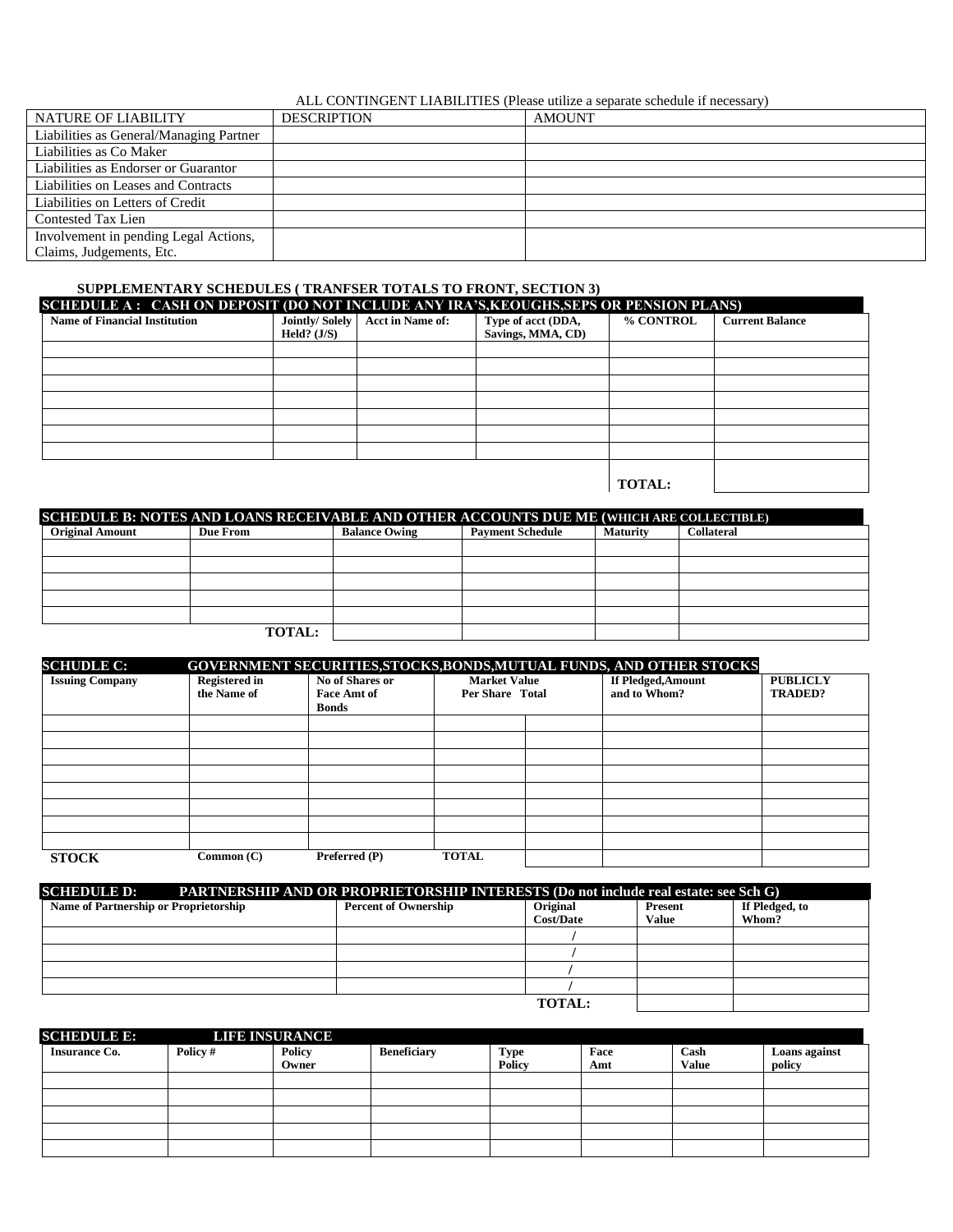| <b>SCHEDULE F:</b> |                                                           | <b>REAL ESTATE OWNED</b> |                  |                                                                      |              |                                                  |                                            |
|--------------------|-----------------------------------------------------------|--------------------------|------------------|----------------------------------------------------------------------|--------------|--------------------------------------------------|--------------------------------------------|
|                    | Address &<br><b>Description of</b><br><b>Improvements</b> | Year<br>Acquired         | Cost             | <b>Assessed /Appraised</b><br><b>Value</b><br><b>Who Date Amount</b> |              | <b>Registered Title</b><br>Owner                 | Est. Fair<br><b>Market</b><br><b>Value</b> |
| 1.                 |                                                           |                          |                  |                                                                      |              |                                                  |                                            |
| $\overline{2}$ .   |                                                           |                          |                  |                                                                      |              |                                                  |                                            |
| 3.                 |                                                           |                          |                  |                                                                      |              |                                                  |                                            |
| 4.                 |                                                           |                          |                  |                                                                      |              |                                                  |                                            |
|                    | Mortgage Deed of<br><b>Trust or Other</b>                 | Lien<br>Holder           | Original<br>Amt. | <b>Fair Market Value</b><br>Loan<br>Bal.                             | Int.<br>Rate | <b>TOTAL:</b><br><b>Amt Payable</b><br>per month | Rental<br><b>Income</b>                    |
|                    | Liens<br>1st                                              |                          |                  |                                                                      |              |                                                  |                                            |
| 1.                 | 2nd                                                       |                          |                  |                                                                      |              |                                                  |                                            |
| 2.                 | 1st<br>2nd                                                |                          |                  |                                                                      |              |                                                  |                                            |
| 3.                 | 1st<br>2nd                                                |                          |                  |                                                                      |              |                                                  |                                            |
|                    | 1st                                                       |                          |                  |                                                                      |              |                                                  |                                            |

|                                                             | <b>Loans Secured by Real Estate</b> | Total:   |                        |              |              |  |  |  |  |
|-------------------------------------------------------------|-------------------------------------|----------|------------------------|--------------|--------------|--|--|--|--|
| <b>SCHEDULE G: PARTIAL INTEREST IN REAL ESTATE EQUITIES</b> |                                     |          |                        |              |              |  |  |  |  |
|                                                             | <b>Address &amp; Description of</b> | Year     | (A) Assessed or        | (B)Mortgages | $(C)$ Equity |  |  |  |  |
|                                                             | <b>Improvements</b>                 | Acquired | <b>Appraised Value</b> | Outstanding  | $A-B=C$      |  |  |  |  |
| ı.                                                          |                                     |          |                        |              |              |  |  |  |  |
|                                                             |                                     |          |                        |              |              |  |  |  |  |
| ٠.                                                          |                                     |          |                        |              |              |  |  |  |  |
|                                                             |                                     |          |                        |              |              |  |  |  |  |
| s.                                                          |                                     |          |                        |              |              |  |  |  |  |

**4. 2nd**

|    | (D) Percentage<br>Ownership | (E) Equity Percentage<br>$\mathbf{C}\mathbf{X}\mathbf{D}=\mathbf{E}$ | <b>Recourse due to (GP) General Partner</b><br>(GT) Guarantor (I) Individual | Partnership/Corp./<br><b>Individual Name</b> |
|----|-----------------------------|----------------------------------------------------------------------|------------------------------------------------------------------------------|----------------------------------------------|
|    |                             |                                                                      |                                                                              |                                              |
| 1. |                             |                                                                      |                                                                              |                                              |
| 2. |                             |                                                                      |                                                                              |                                              |
| 3. |                             |                                                                      |                                                                              |                                              |
|    | <b>TOTAL:</b>               |                                                                      |                                                                              |                                              |

| <b>SCHEDULE H:</b><br><b>VESTED PENSIONS, RETIREMENT FUNDS, IRA, KEOGH, SEPS</b> |        | <b>SCHEDULE I:</b><br>OTHER PERSONAL ASSETS (AUTOS, ETC.) |        |  |
|----------------------------------------------------------------------------------|--------|-----------------------------------------------------------|--------|--|
| <b>Description</b>                                                               | Amount | <b>Description</b>                                        | Amount |  |
|                                                                                  |        |                                                           |        |  |
|                                                                                  |        |                                                           |        |  |
|                                                                                  |        |                                                           |        |  |
|                                                                                  |        |                                                           |        |  |
|                                                                                  |        |                                                           |        |  |
| <b>TOTAL</b>                                                                     |        | <b>TOTAL</b>                                              |        |  |

| <b>SCHEDULE J:</b> | NOTES PAYABLE TO FINANCIAL INSTITUTIONS AND OTHERS |                           |                    |                 |                           |  |  |  |
|--------------------|----------------------------------------------------|---------------------------|--------------------|-----------------|---------------------------|--|--|--|
| Due to Whom        | <b>Maximum Amount</b>                              | <b>Amount Outstanding</b> | <b>How Pavable</b> | <b>Maturity</b> | <b>Collateral Pledged</b> |  |  |  |
|                    |                                                    |                           |                    |                 |                           |  |  |  |
|                    |                                                    |                           |                    |                 |                           |  |  |  |
|                    |                                                    |                           |                    |                 |                           |  |  |  |
|                    |                                                    |                           |                    |                 |                           |  |  |  |
|                    | <b>TOTAL</b>                                       |                           |                    |                 |                           |  |  |  |